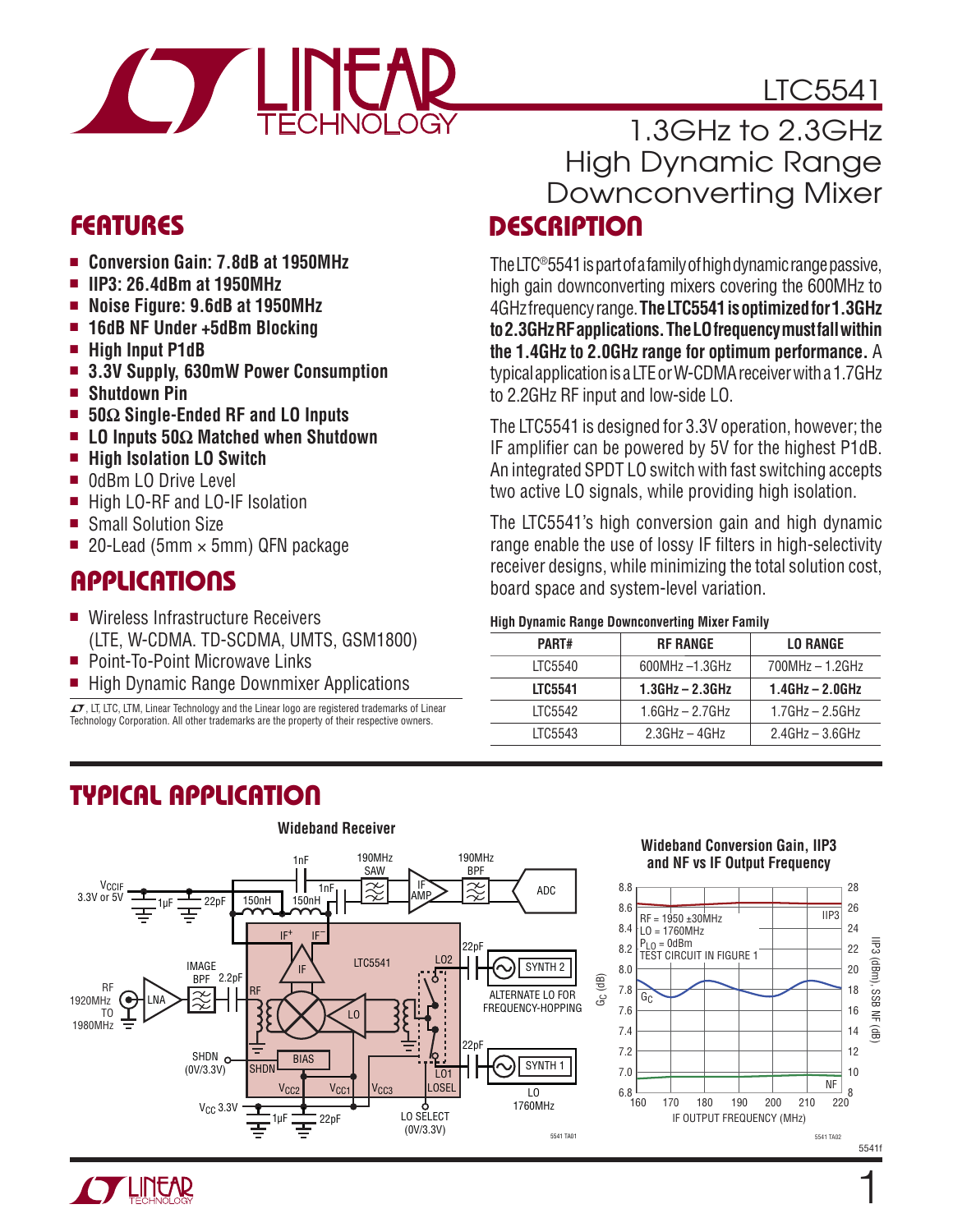# **ABSOLUTE MAXIMUM RATINGS PIN CONFIGURATION**

**(Note 1)**

| Mixer Supply Voltage $(V_{CG1}, V_{CC2})$ 3.8V   |  |
|--------------------------------------------------|--|
| LO Switch Supply Voltage $(V_{CC3})$ 3.8V        |  |
|                                                  |  |
| Shutdown Voltage (SHDN)-0.3V to $V_{CC}$ +0.3V   |  |
| LO Select Voltage (LOSEL)-0.3V to $V_{CC}$ +0.3V |  |
| L01, L02 Input Power (1GHz to 3GHz)9dBm          |  |
|                                                  |  |
| RF Input Power (1GHz to 3GHz)  15dBm             |  |
|                                                  |  |
|                                                  |  |
|                                                  |  |
|                                                  |  |
|                                                  |  |



# **ORDER INFORMATION**

| <b>LEAD FREE FINISH</b> | <b>TAPE AND REEL</b> | <b>MARKING</b><br><b>PART</b> | PACKAGE DESCRIPTION                                   | <b>TEMPERATURE RANGE</b>           |
|-------------------------|----------------------|-------------------------------|-------------------------------------------------------|------------------------------------|
| LTC5541IUH#PBF          | LTC5541IUH#TRPBF     | 5541                          | ാറ<br>Plastic QFN<br>$(5mm \times 5mm)$<br>Lead<br>ZU | $-40^{\circ}$ C to 85 $^{\circ}$ C |

Consult LTC Marketing for parts specified with wider operating temperature ranges.

Consult LTC Marketing for information on non-standard lead based finish parts.

For more information on lead free part marking, go to: http://www.linear.com/leadfree/

For more information on tape and reel specifications, go to: http://www.linear.com/tapeandreel/

### AC ELECTRICAL CHARACTERISTICS V<sub>CC</sub> = 3.3V, V<sub>CCIF</sub> = 3.3V, SHDN = Low, T<sub>A</sub> = 25°C, P<sub>LO</sub> = 0dBm, **unless otherwise noted. Test circuit shown in Figure 1. (Notes 2, 3, 4)**

| <b>PARAMETER</b>                | <b>CONDITIONS</b>                                                                  | MIN  | TYP                          | <b>MAX</b> | <b>UNITS</b>             |
|---------------------------------|------------------------------------------------------------------------------------|------|------------------------------|------------|--------------------------|
| LO Input Frequency Range        |                                                                                    |      | 1400 to 2000                 |            | <b>MHz</b>               |
| <b>RF Input Frequency Range</b> | Low-Side LO<br>High-Side LO                                                        |      | 1600 to 2300<br>1300 to 1800 |            | <b>MHz</b><br><b>MHz</b> |
| IF Output Frequency Range       | <b>Requires External Matching</b>                                                  |      | 5 to 500                     |            | <b>MHz</b>               |
| RF Input Return Loss            | $Z_0$ = 50Ω, 1300MHz to 2300MHz                                                    |      | >12                          |            | dB                       |
| LO Input Return Loss            | $Z_0$ = 50Ω, 1400MHz to 2000MHz                                                    |      | >12                          |            | dB                       |
| <b>IF Output Return Loss</b>    | <b>Requires External Matching</b>                                                  |      | >12                          |            | dB                       |
| LO Input Power                  | $f_{10} = 1400$ MHz to 2000MHz                                                     | $-4$ | 6<br>0                       |            | dBm                      |
| LO to RF Leakage                | $f_{10} = 1400$ MHz to 2000MHz                                                     |      | $< -32$                      |            | dBm                      |
| LO to IF Leakage                | $f_{10} = 1400$ MHz to 2000MHz                                                     |      | $< -31$                      |            | dBm                      |
| LO Switch Isolation             | LO1 Selected, $1400MHz < f10 < 2000MHz$<br>LO2 Selected, $1400MHz < f10 < 2000MHz$ |      | 52<br>50                     |            | dB<br>dB                 |
| RF to LO Isolation              | $f_{RF}$ = 1300MHz to 2300MHz                                                      |      | >52                          |            | dB                       |
| RF to IF Isolation              | $f_{RF}$ = 1300MHz to 2300MHz                                                      |      | >33                          |            | dB                       |
|                                 |                                                                                    |      |                              |            | 5541f                    |

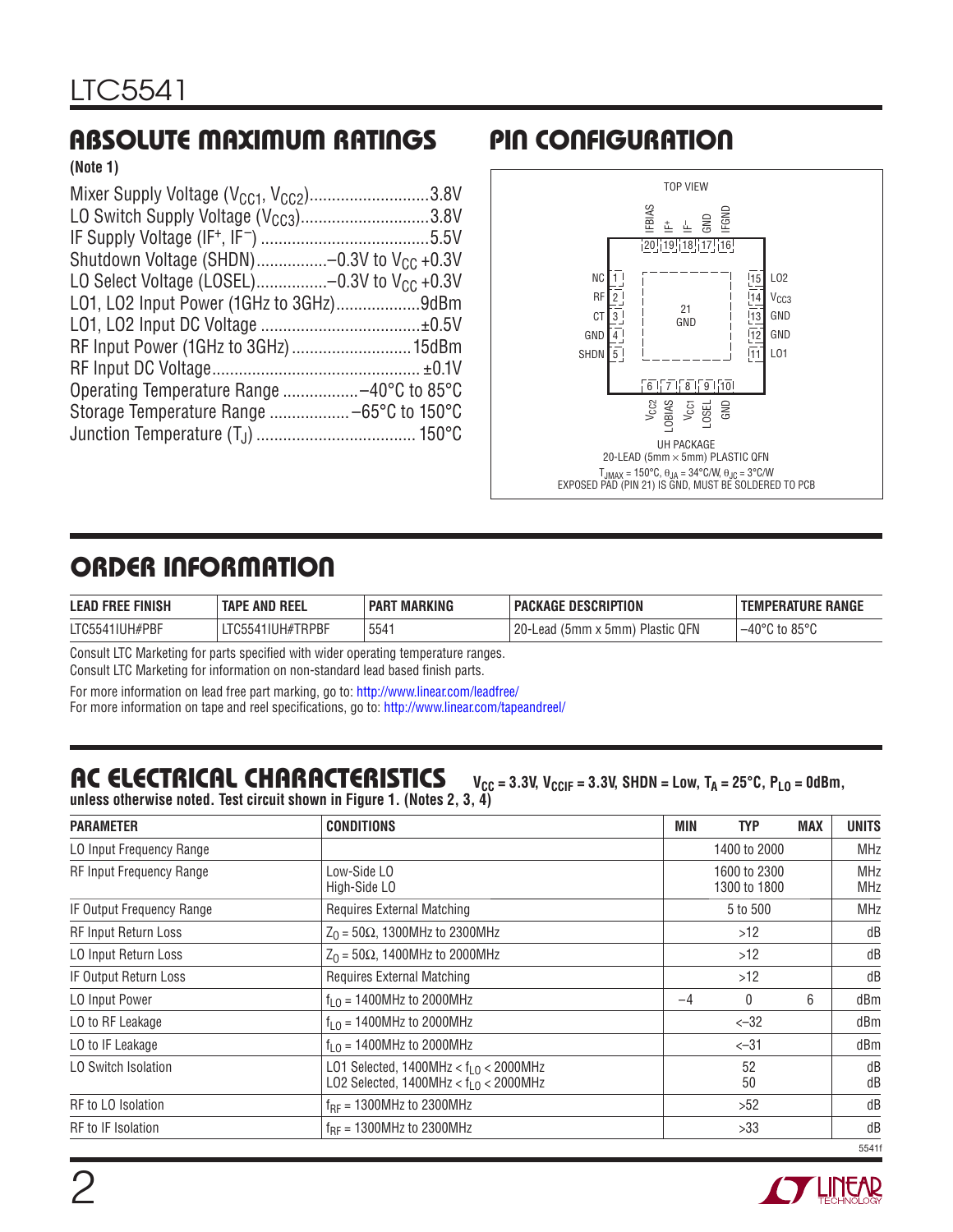### AC ELECTRICAL CHARACTERISTICS V<sub>CC</sub> = 3.3V, V<sub>CCIF</sub> = 3.3V, SHDN = Low, T<sub>A</sub> = 25°C, P<sub>LO</sub> = 0dBm,

**PRF = –3dBm (Δf = 2MHz for two-tone IIP3 tests),unless otherwise noted. Test circuit shown in Figure 1. (Notes 2, 3, 4)**

| <b>PARAMETER</b>                                                    | <b>CONDITIONS</b>                                                                                                                     | MIN                      | <b>TYP</b>           | MAX        | <b>UNITS</b> |
|---------------------------------------------------------------------|---------------------------------------------------------------------------------------------------------------------------------------|--------------------------|----------------------|------------|--------------|
| Conversion Gain                                                     | $RF = 1750MHz$<br>$RF = 1950MHz$<br>$RF = 2150MHz$                                                                                    | 8.6<br>6.5<br>7.8<br>7.6 |                      |            | dB           |
| <b>Conversion Gain Flatness</b>                                     | RF = 1950 ±30MHz, LO = 1760MHz, IF=190 ±30MHz                                                                                         |                          | ±0.1                 |            | dB           |
| <b>Conversion Gain vs Temperature</b>                               | $T_A = -40^{\circ}C$ to +85 $^{\circ}C$ , RF = 1950MHz                                                                                |                          | $-0.006$             |            | dB/°C        |
| Input 3 <sup>rd</sup> Order Intercept                               | $RF = 1750MHz$<br>$RF = 1950MHz$<br>$RF = 2150MHz$                                                                                    | 24.0                     | 25.5<br>26.4<br>25.5 |            | dBm          |
| <b>SSB Noise Figure</b>                                             | $RF = 1750MHz$<br>$RF = 1950MHz$<br>$RF = 2150MHz$                                                                                    |                          | 9.2<br>9.6<br>10.6   | 11.7       | dB           |
| SSB Noise Figure Under Blocking                                     | $f_{RF} = 1950 MHz$ , $f_{L0} = 1760 MHz$ ,<br>$f_{\text{BLOCK}}$ = 2050MHz, $P_{\text{BLOCK}}$ = 5dBm                                |                          | 16                   |            | dB           |
| 2RF-2LO Output Spurious Product<br>$(f_{RF} = f_{LO} + f_{IF}/2)$   | $f_{RF}$ = 1855MHz at -10dBm, $f_{LO}$ = 1760MHz, $f_{IF}$ = 190MHz                                                                   |                          | $-67$                |            | dBc          |
| 3RF-3LO Output Spurious Product<br>$(f_{RF} = f_{LO} + f_{IF}/3)$   | $f_{RF}$ = 1823.33MHz at -10dBm, $f_{L0}$ = 1760MHz, $f_{IF}$ = 190MHz                                                                |                          | $-73$                |            | dBc          |
| Input 1dB Compression                                               | $RF = 1950MHz$ , $V_{CCIF} = 3.3V$<br>$RF = 1950MHz$ , $V_{CCIF} = 5V$                                                                |                          | 11.3<br>14.6         |            | dBm          |
|                                                                     | High-Side LO Downmixer Application: RF = 1300-1800MHz, IF = 190MHz, f <sub>LO</sub> = f <sub>RF</sub> +f <sub>IF</sub>                |                          |                      |            |              |
| <b>PARAMETER</b>                                                    | <b>CONDITIONS</b>                                                                                                                     | <b>MIN</b>               | <b>TYP</b>           | <b>MAX</b> | <b>UNITS</b> |
| <b>Conversion Gain</b>                                              | $RF = 1450MHz$<br>$RF = 1600MHz$<br>$RF = 1750MHz$                                                                                    |                          | 8.9<br>8.4<br>8.0    |            | dB           |
| <b>Conversion Gain Flatness</b>                                     | $RF = 1600MHz \pm 30MHz$ , LO = 1790MHz, IF = 190 ±30MHz                                                                              |                          | ±0.1                 |            | dB           |
| <b>Conversion Gain vs Temperature</b>                               | $T_A = -40^{\circ}C$ to 85 $^{\circ}C$ , RF = 1600MHz                                                                                 |                          | $-0.006$             |            | dB/°C        |
| Input 3rd Order Intercept                                           | $RF = 1450MHz$<br>$RF = 1600MHz$<br>$RF = 1750MHz$                                                                                    |                          | 24.5<br>24.6<br>24.3 |            | dBm          |
| <b>SSB Noise Figure</b>                                             | $RF = 1450MHz$<br>$RF = 1600MHz$<br>$RF = 1750MHz$                                                                                    |                          | 9.5<br>9.9<br>9.9    |            | dB           |
| SSB Noise Figure Under Blocking                                     | $f_{RF}$ = 1600MHz, $f_{LO}$ = 1790MHz, $f_{IF}$ = 190MHz<br>$f_{\text{BLOCK}} = 1500 \text{MHz}$ , $P_{\text{BLOCK}} = 5 \text{dBm}$ |                          | 18                   |            | dB           |
| 2LO - 2RF Output Spurious Product<br>$(f_{RF} = f_{LO} - f_{IF/2})$ | $f_{RF}$ = 1695MHz at -10dBm, $f_{L0}$ = 1790MHz<br>$f_{IF} = 190MHz$                                                                 |                          | $-69$                |            | dBc          |
| 3LO - 3RF Output Spurious Product<br>$(f_{RF} = f_{LO} - f_{IF/3})$ | $f_{RF}$ = 1726.67MHz at -10dBm, $f_{LO}$ = 1790MHz<br>$f_{IF} = 190MHz$                                                              |                          | -74                  |            | dBc          |
| Input 1dB Compression                                               | $RF = 1750MHz, V_{CCIF} = 3.3V$<br>$RF = 1750MHz$ , $V_{CCIF} = 5V$                                                                   |                          | 11.1<br>14.4         |            | dBm          |

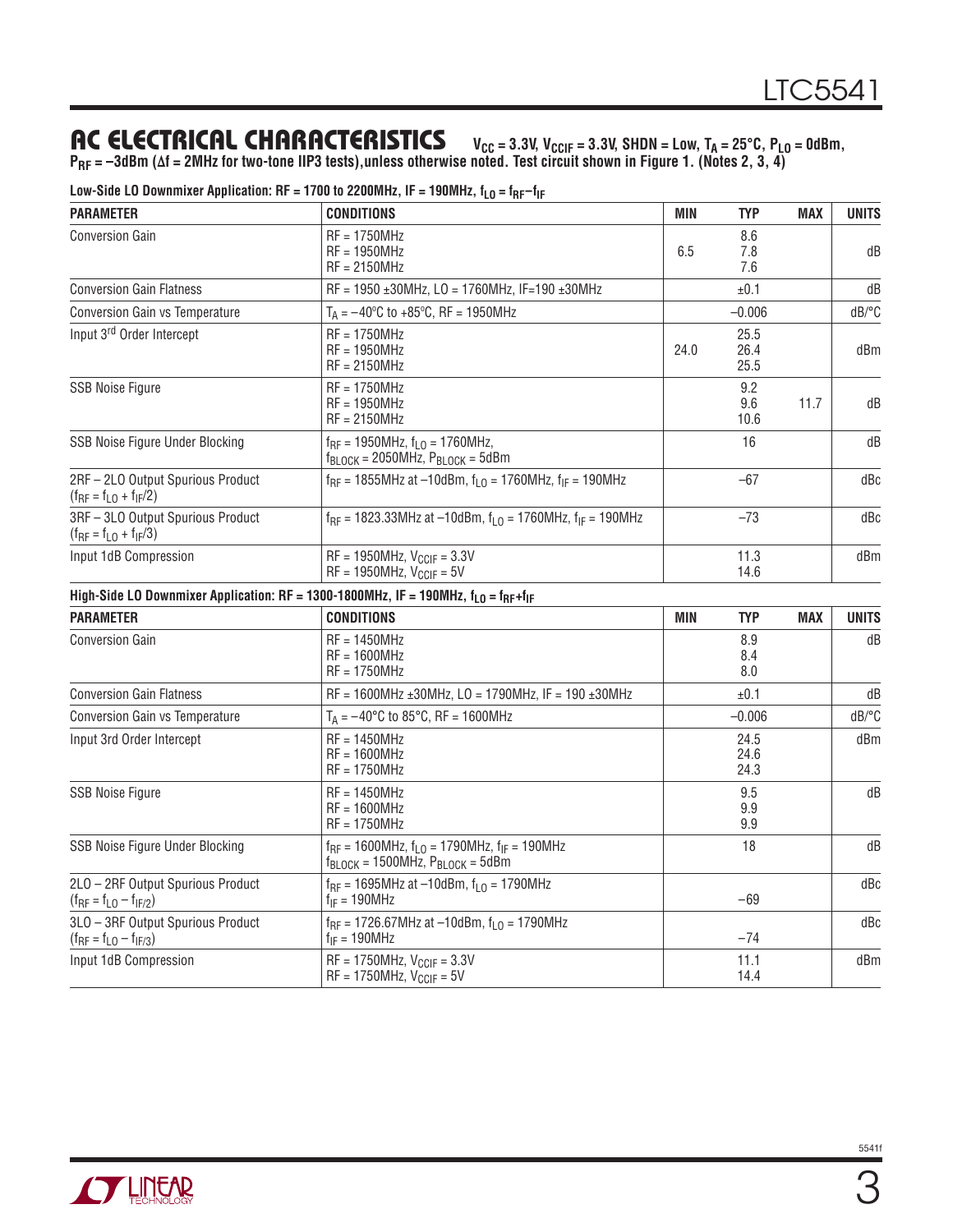### **DC ELECTRICAL CHARACTERISTICS**  $V_{CC} = 3.3V$ ,  $V_{CCIF} = 3.3V$ , SHDN = Low, TA = 25°C, unless otherwise

**noted. Test circuit shown in Figure 1. (Note 2)**

| <b>PARAMETER</b>                                                                                                                                  | <b>CONDITIONS</b>          | MIN                                                                           | <b>TYP</b>       | <b>MAX</b>        | <b>UNITS</b> |
|---------------------------------------------------------------------------------------------------------------------------------------------------|----------------------------|-------------------------------------------------------------------------------|------------------|-------------------|--------------|
| Power Supply Requirements (V <sub>CC</sub> , V <sub>CCIF</sub> )                                                                                  |                            |                                                                               |                  |                   |              |
| V <sub>CC</sub> Supply Voltage (Pins 6, 8 and 14)                                                                                                 |                            | 3.1                                                                           | 3.3              | 3.5               | $\vee$       |
| V <sub>CCIF</sub> Supply Voltage (Pins 18 and 19)                                                                                                 |                            | 3.1                                                                           | 3.3              | 5.3               | $\vee$       |
| $V_{CC}$ Supply Current (Pins $6 + 8 + 14$ )<br>V <sub>CCIF</sub> Supply Current (Pins 18 + 19)<br>Total Supply Current ( $V_{CC}$ + $V_{CCIF}$ ) |                            |                                                                               | 92<br>100<br>192 | 108<br>120<br>228 | mA           |
| Total Supply Current - Shutdown                                                                                                                   | $SHDN = High$              |                                                                               |                  | 500               | μA           |
| Shutdown Logic Input (SHDN) Low = On, High = Off                                                                                                  |                            |                                                                               |                  |                   |              |
| SHDN Input High Voltage (Off)                                                                                                                     |                            | 3                                                                             |                  |                   | $\vee$       |
| SHDN Input Low Voltage (On)                                                                                                                       |                            |                                                                               |                  | 0.3               | $\vee$       |
| <b>SHDN Input Current</b>                                                                                                                         | $-0.3V$ to $V_{CC}$ + 0.3V | $-20$                                                                         |                  | 30                | μA           |
| Turn On Time                                                                                                                                      |                            |                                                                               |                  |                   | $\mu$ s      |
| Turn Off Time                                                                                                                                     |                            |                                                                               | 1.5              |                   | $\mu$ s      |
| LO Select Logic Input (LOSEL) Low = LO1 Selected, High = LO2 Selected                                                                             |                            |                                                                               |                  |                   |              |
| LOSEL Input High Voltage                                                                                                                          |                            | 3                                                                             |                  |                   | $\vee$       |
| <b>LOSEL Input Low Voltage</b>                                                                                                                    |                            |                                                                               |                  | 0.3               | $\vee$       |
| <b>LOSEL Input Current</b>                                                                                                                        | $-0.3V$ to $V_{CC}$ + 0.3V | $-20$                                                                         |                  | 30                | μA           |
| LO Switching Time                                                                                                                                 |                            |                                                                               | 50               |                   | ns           |
| Material Others are becaused the cool Baterian also Abrechate Mandarana Dettone in                                                                |                            | Mate 6: 00D Mater. Florida are concerned and continued with a specificational |                  |                   |              |

**Note 1:** Stresses beyond those listed under Absolute Maximum Ratings may cause permanent damage to the device. Exposure to any Absolute Maximum Rating condition for extended periods may affect device reliability and lifetime.

**Note 3:** SSB Noise Figure measurements performed with a small-signal noise source, bandpass filter and 6dB matching pad on RF input, bandpass filter and 6dB matching pad on the LO input, and no other RF signals applied.

**Note 2:** The LTC5541 is guaranteed functional over the operating temperature range from –40°C to 85°C.

**Note 4:** LO switch isolation is measured at the IF output port at the IF frequency with  $f<sub>LO1</sub>$  and  $f<sub>LO2</sub>$  offset by 2MHz.

### **TYPICAL DC PERFORMANCE CHARACTERISTICS SHDN = Low, Test circuit shown in Figure 1.**





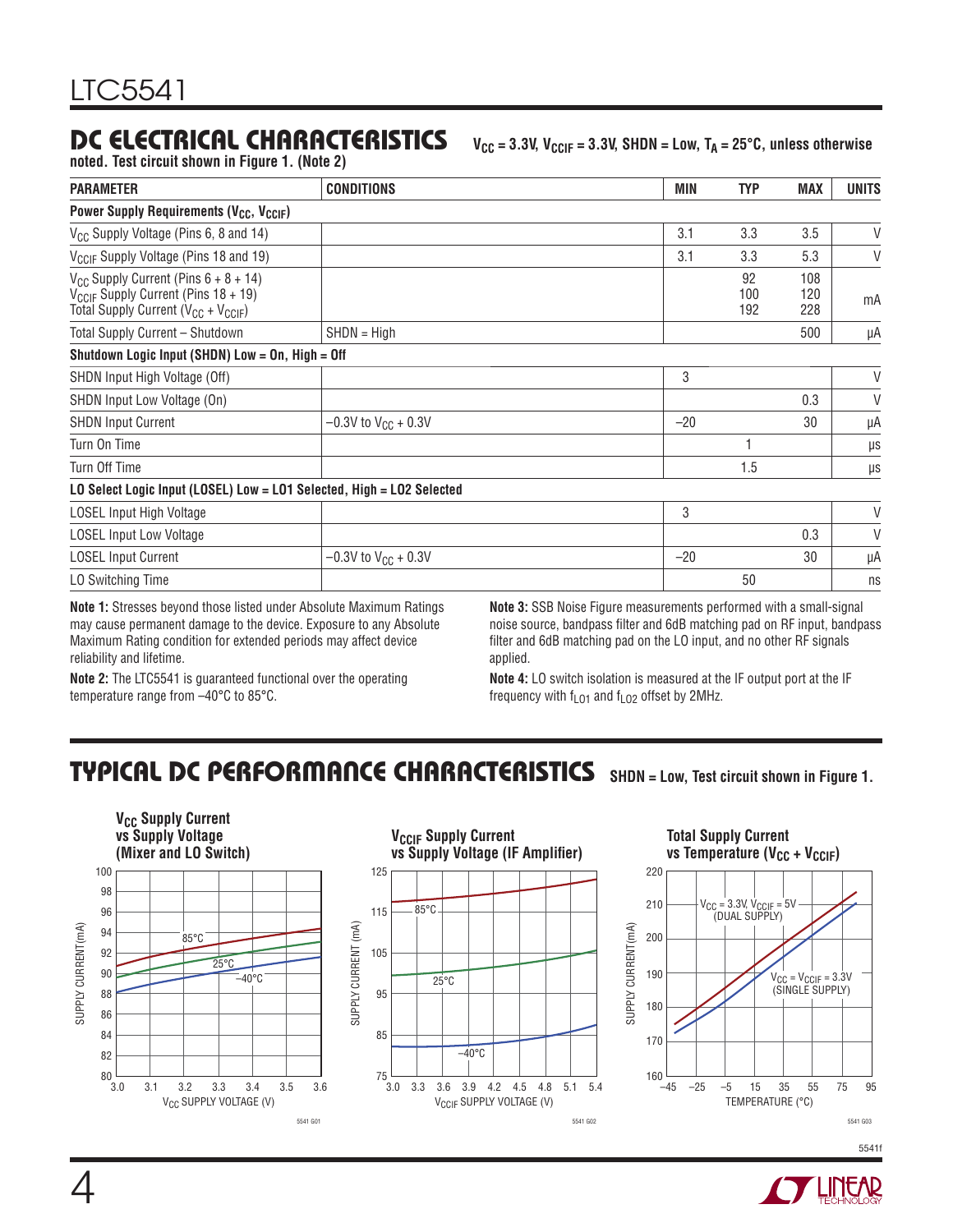#### **TYPICAL AC PERFORMANCE CHARACTERISTICS Low-Side LO**

**VCC = 3.3V, VCCIF = 3.3V, SHDN = Low, TA = 25°C, PLO = 0dBm, PRF = –3dBm (–3dBm/tone for two-tone IIP3 tests, Δf = 2MHz), IF = 190MHz, unless otherwise noted. Test circuit shown in Figure 1.**



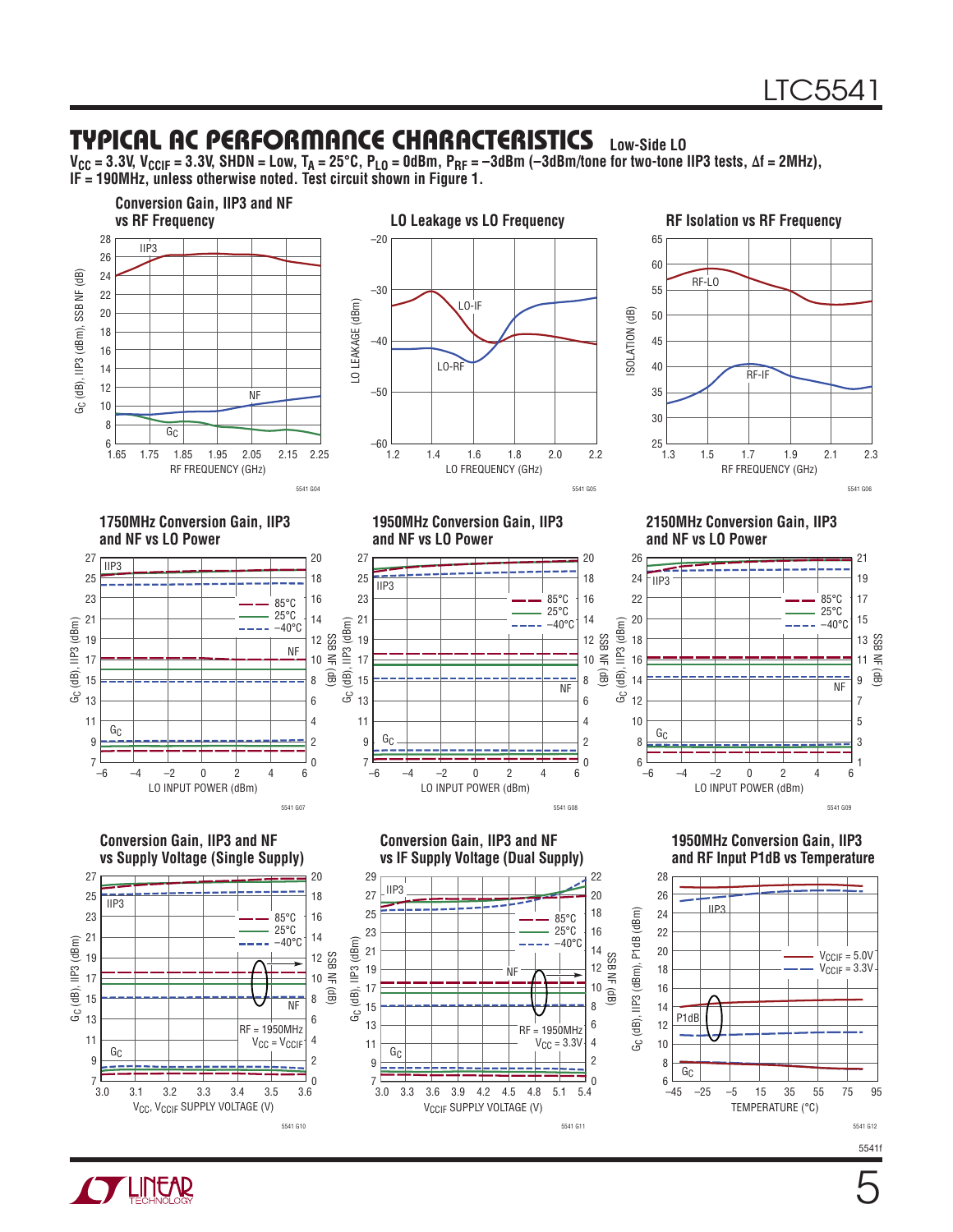### **TYPICAL AC PERFORMANCE CHARACTERISTICS Low-Side LO (continued)**

**VCC = 3.3V, VCCIF = 3.3V, SHDN = Low, TA = 25°C, PLO = 0dBm, PRF = –3dBm (–3dBm/tone for two-tone IIP3 tests, Δf = 2MHz), IF = 190MHz, unless otherwise noted. Test circuit shown in Figure 1.**





**Single-Tone IF Output Power, 2** × **2** 





**SSB Noise Figure vs RF Blocker Level**



**LO Switch Isolation vs LO Frequency–LO1 Selected**



**LO Switch Isolation vs LO Frequency–LO2 Selected**



40  $RF = 1950MHz$   $\Box$   $\Box$   $\Box$   $\Box$   $\Box$   $\Box$  85°C  $25^{\circ}$ C 35  $-40^{\circ}$ C 30 **DISTRIBUTION (%)** DISTRIBUTION (%) 25 20 15 10 5  $\overline{0}$ 6.9 7.1 7.1 8.1 8.3 8.5 7.3 7.5 7.7 7.9 CONVERSION GAIN (dB)

5541 G18a

DISTRIBUTION (%)

DISTRIBUTION (%)



**Conversion Gain Distribution IIP3 Distribution SSB Noise Figure Distribution**



DISTRIBUTION (%)

DISTRIBUTION (%)

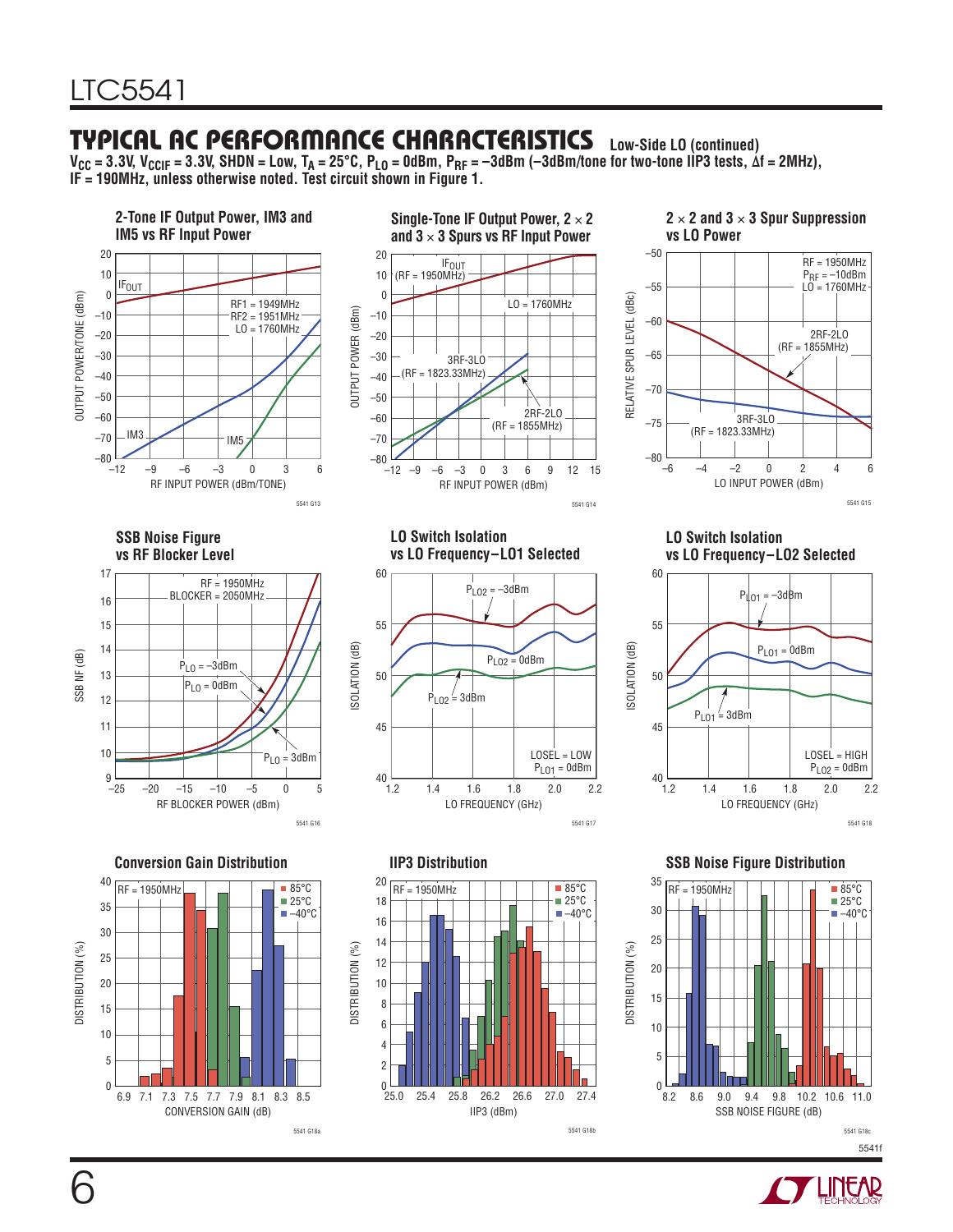7

### **TYPICAL AC PERFORMANCE CHARACTERISTICS High-Side LO**

**VCC = 3.3V, VCCIF = 3.3V, SHDN = Low, TA = 25°C, PLO = 0dBm, PRF = –3dBm (–3dBm/tone for two-tone IIP3 tests, Δf = 2MHz), IF = 190MHz, unless otherwise noted. Test circuit shown in Figure 1.**



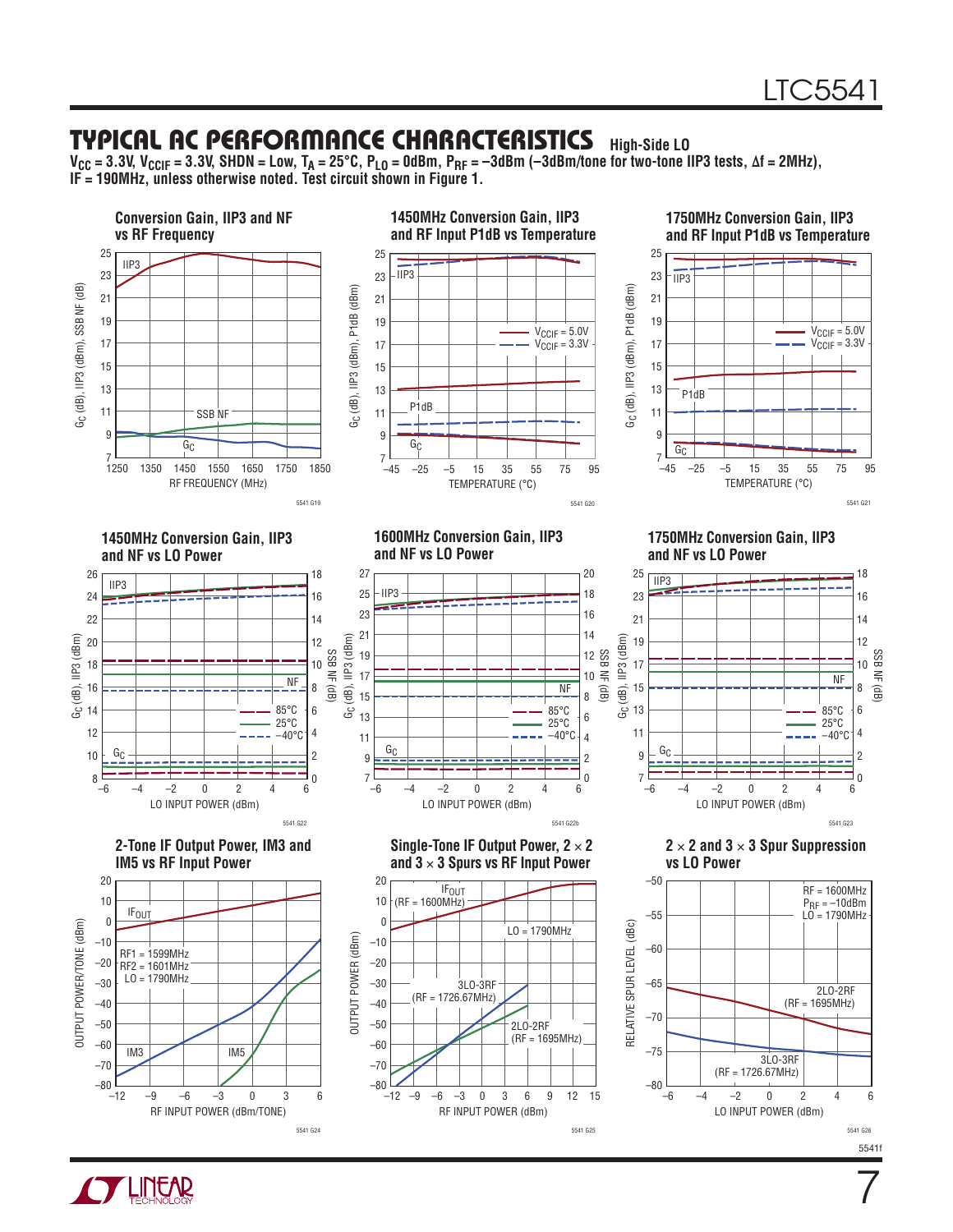# **PIN FUNCTIONS**

**NC (Pin 1):** This pin is not connected internally. It can be left floating, connected to ground or to  $V_{CC}$ .

**RF (Pin 2):** Single-Ended Input for the RF Signal. This pin is internally connected to the primary side of the RF input transformer, which has low DC resistance to ground. **A series DC-blocking capacitor should be used to avoid damage to the integrated transformer.** The RF input is impedance matched, as long as the selected LO input is driven with a 0dBm ±6dB source between 1.4GHz and 2GHz.

**CT (Pin 3):** RF Transformer Secondary Center-Tap. This pin may require a bypass capacitor to ground. See the Applications Information section. This pin has an internally generated bias voltage of 1.2V. It must be DC-isolated from ground and  $V_{CC}$ .

**GND (Pins 4, 10, 12, 13, 17, Exposed Pad Pin 21):**  Ground. These pins must be soldered to the RF ground plane on the circuit board. The exposed pad metal of the package provides both electrical contact to ground and good thermal contact to the printed circuit board.

**SHDN (Pin 5):** Shutdown Pin. When the input voltage is less than 0.3V, the internal circuits supplied through pins 6, 8, 14, 18 and 19 are enabled. When the input voltage is greater than 3V, all circuits are disabled. Typical input current is less than 10μA. This pin must not be allowed to float.

**V<sub>CC2</sub> (Pin 6) and V<sub>CC1</sub> (Pin 8):** Power Supply Pins for the LO Buffer and Bias Circuits. These pins are internally connected and must be externally connected to a regulated 3.3V supply, with bypass capacitors located close to the pin. Typical current consumption is 92mA.

**LOBIAS (Pin 7):** This Pin Allows Adjustment of the LO Buffer Current. Typical DC voltage is 2.2V.

**LOSEL (Pin 9):** LO1/LO2 Select Pin. When the input voltage is less than 0.3V, the LO1 port is selected. When the input voltage is greater than 3V, the LO2 port is selected. Typical input current is  $11\mu A$  for LOSEL = 3.3V. This pin must not be allowed to float.

**LO1 (Pin 11) and LO2 (Pin 15):** Single-Ended Inputs for the Local Oscillators. These pins are internally biased at 0V and require external DC blocking capacitors. Both inputs are internally matched to  $50\Omega$ , even when the chip is disabled (SHDN  $=$  high).

**V<sub>CC3</sub>** (Pin 14): Power Supply Pin for the LO Switch. This pin must be connected to a regulated 3.3V supply and bypassed to ground with a capacitor near the pin. Typical DC current consumption is less than 100μA.

**IFGND (Pin 16): DC Ground Return for the IF Amplifier.** This pin must be connected to ground to complete the IF amplifier's DC current path. Typical DC current is 100mA.

**IF– (Pin 18) and IF+ (Pin 19):** Open-Collector Differential Outputs for the IF Amplifier. These pins must be connected to a DC supply through impedance matching inductors, or a transformer center-tap. Typical DC current consumption is 50mA into each pin.

**IFBIAS (Pin 20):** This Pin Allows Adjustment of the IF Amplifier Current. Typical DC voltage is 2.1V.

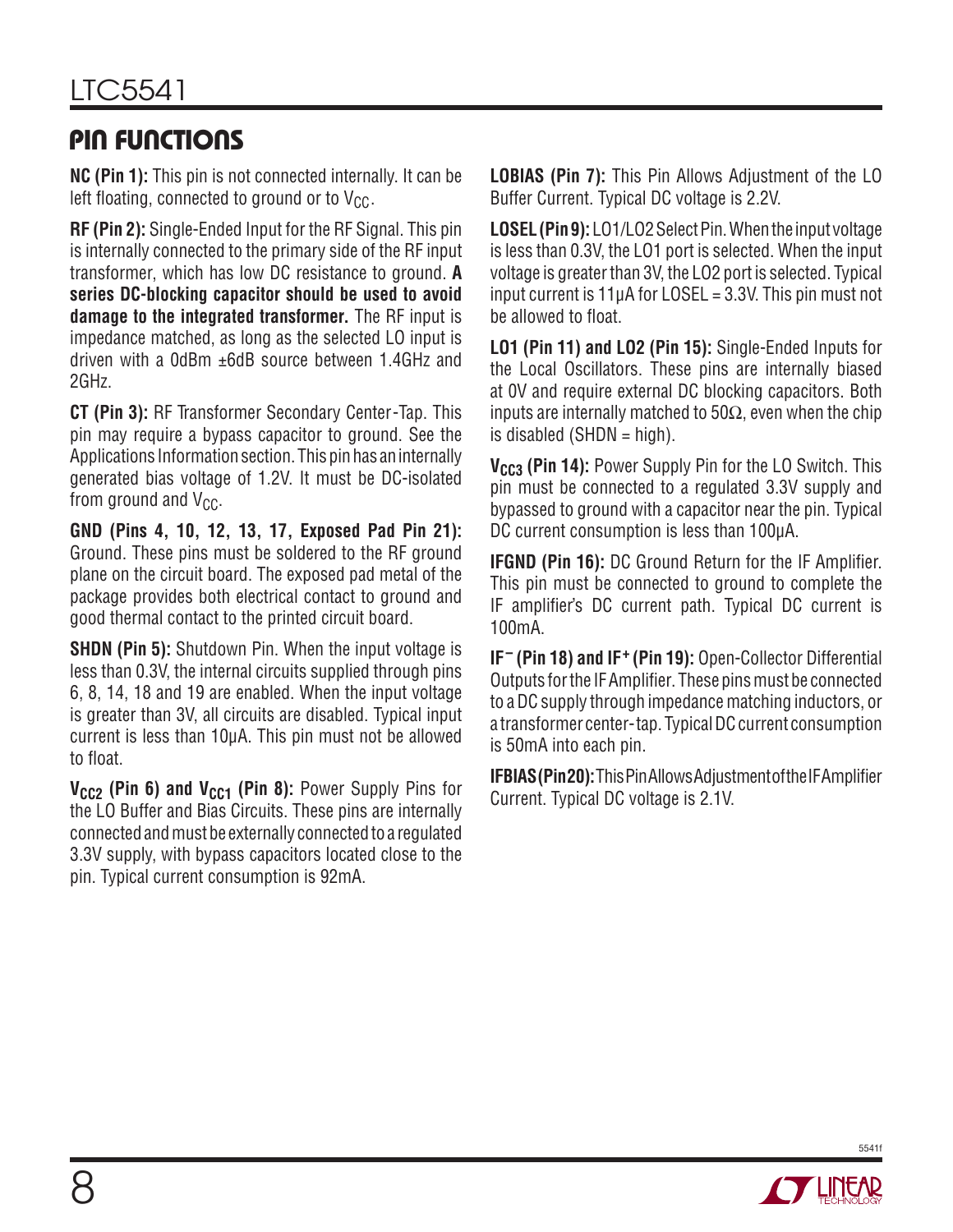### **BLOCK DIAGRAM**



### **TEST CIRCUIT**



| $L1$ , $L2$ vs IF<br><b>Frequencies</b> |     |  |
|-----------------------------------------|-----|--|
| IF (MHz)<br>L1, L2(nH)                  |     |  |
| 140                                     | 270 |  |
| 190                                     | 150 |  |
| 240                                     | 100 |  |
| 300                                     | 56  |  |
| 380                                     | 33  |  |
|                                         |     |  |

| <b>REF DES</b>                                               | <b>VALUE</b>                | <b>SIZE</b> | <b>COMMENTS</b>              |
|--------------------------------------------------------------|-----------------------------|-------------|------------------------------|
| C1                                                           | 2.2pF                       | 0402        | AVX                          |
| C <sub>3</sub> , C <sub>4</sub> , C <sub>6</sub> ,<br>C7, C8 | 22pF                        | 0402        | <b>AVX</b>                   |
| C <sub>5</sub> , C <sub>9</sub>                              | 1µF                         | 0603        | <b>AVX</b>                   |
| C10                                                          | 1000pF                      | 0402        | <b>AVX</b>                   |
| L1, L2                                                       | 150 <sub>n</sub> H          | 0603        | Coilcraft 0603CS             |
| T1<br>(Alternate)                                            | TC4-1W-7ALN+<br>(WBC4-6TLB) |             | Mini-Circuits<br>(Coilcraft) |

**Figure 1. Standard Downmixer Test Circuit Schematic (190MHz IF)**

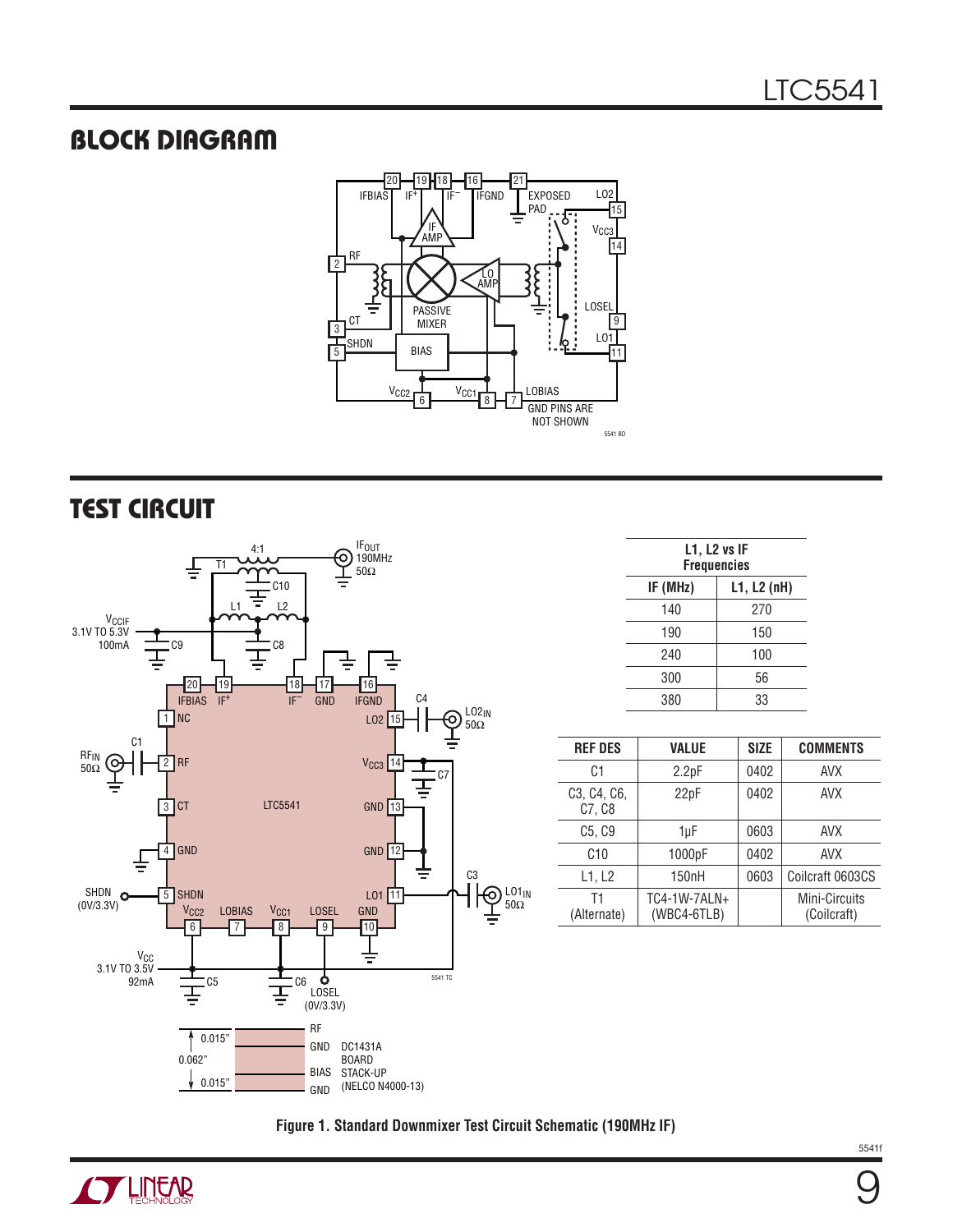### **Introduction**

The LTC5541 consists of a high linearity passive doublebalanced mixer core, IF buffer amplifier, high speed singlepole double-throw (SPDT) LO switch, LO buffer amplifier and bias/shutdown circuits. See Block Diagram section for a description of each pin function. The RF and LO inputs are single-ended. The IF output is differential. Low-side or high-side LO injection can be used. The evaluation circuit, shown in Figure 1, utilizes bandpass IF output matching and an IF transformer to realize a 50 $\Omega$  single-ended IF output. The evaluation board layout is shown in Figure 2.



**Figure 2. Evaluation Board Layout**

### **RF Input**

The mixer's RF input, shown in Figure 3, is connected to the primary winding of an integrated transformer. A 50 $\Omega$ match is realized when a series capacitor, C1, is connected to the RF input. C1 is also needed for DC blocking if the RF source has DC voltage present, since the primary side of the RF transformer is DC-grounded internally. The DC resistance of the primary is approximately 3.6 $\Omega$ .

The secondary winding of the RF transformer is internally connected to the passive mixer. The center-tap of the transformer secondary is connected to pin 3 (CT) to allow the connection of bypass capacitor, C2. The value of C2 is LO frequency-dependent and is not required for most For the RF input to be matched, the selected LO input must be driven. A broadband input match is realized with  $C1 = 2.2pF$ . The measured input return loss is shown in Figure 4 for LO frequencies of 1.4GHz, 1.75GHz and 2GHz. These LO frequencies correspond to the lower, middle and upper values of the LO range. As shown in Figure 4, the RF input impedance is somewhat dependent on LO frequency, although a single value of C1 is adequate to cover the 1.3GHz-2.3GHz RF band.



**Figure 3. RF Input Schematic**



**Figure 4. RF Input Return Loss**

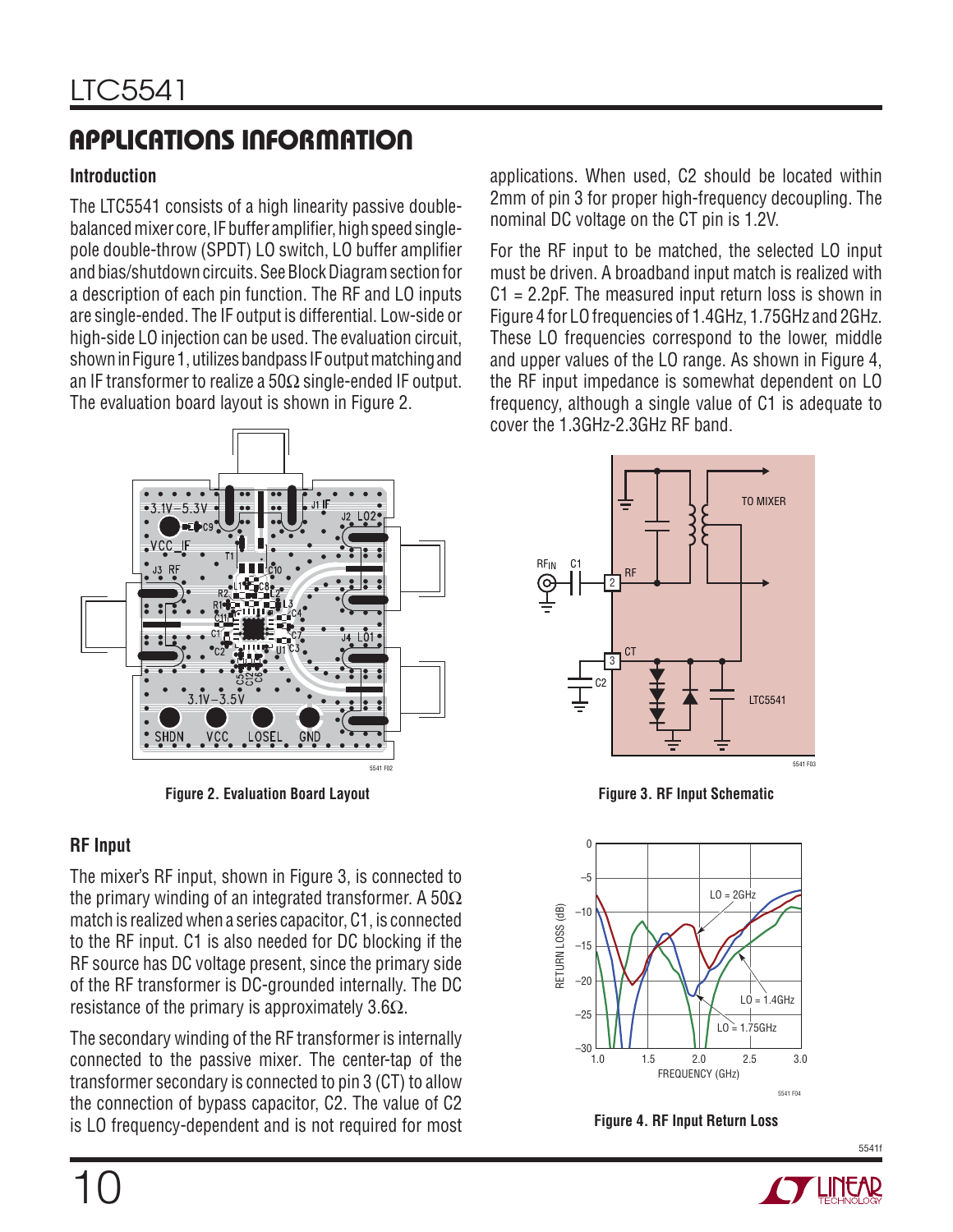The RF input impedance and input reflection coefficient. versus RF frequency, is listed in Table 1. The reference plane for this data is pin 2 of the IC, with no external matching, and the LO is driven at 1.75GHz.

| <b>FREQUENCY</b> | <b>INPUT</b>     | <b>S11</b> |              |
|------------------|------------------|------------|--------------|
| (GHz)            | <b>IMPEDANCE</b> | <b>MAG</b> | <b>ANGLE</b> |
| 1.0              | $24.1 + j42.1$   | 0.58       | 92.1         |
| 1.2              | $33.1 + j47.2$   | 0.53       | 79.8         |
| 1.4              | $43.6 + j49.2$   | 0.47       | 69.7         |
| 1.6              | $58.0 + j47.1$   | 0.41       | 56.9         |
| 1.8              | $50.2 + j20.6$   | 0.20       | 77.8         |
| 2.0              | $43.0 + j32.4$   | 0.34       | 82.9         |
| 2.2              | $43.7 + 137.8$   | 0.39       | 79.0         |
| 2.4              | $44.1 + j44.4$   | 0.43       | 72.4         |
| 2.6              | $49.0 + j51.7$   | 0.47       | 63.6         |
| 2.8              | $56.8 + 157.6$   | 0.48       | 55.0         |
| 3.0              | $68.9 + j61.0$   | 0.48       | 45.7         |

**Table 1. RF Input Impedance and S11 (at Pin 2, No External Matching, LO Input Driven at 1.75GHz)**



**Figure 5. LO Input Schematic**

### **LO Inputs**

The mixer's LO input circuit, shown in Figure 5, consists of an integrated SPDT switch, a balun transformer, and a two-stage high-speed limiting differential amplifier to drive the mixer core. The LTC5541's LO amplifiers are optimized for the 1.4GHz to 2.0GHz LO frequency range. LO frequencies above or below this frequency range may be used with degraded performance.



#### **Table 2. LO Switch Logic Table**

| .            |                        |
|--------------|------------------------|
| <b>LOSEL</b> | <b>ACTIVE LO INPUT</b> |
| Low          | L01                    |
| High         | I N2                   |

The LO amplifiers are powered by  $V_{CC1}$  and  $V_{CC2}$  (pin 8 and pin 6). When the chip is enabled  $(SHDN = low)$ , the internal bias circuit provides a regulated 4mA current to the amplifier's bias input, which in turn causes the amplifiers to draw approximately 80mA of DC current. This 4mA reference current is also connected to LOBIAS (Pin 7) to allow modification of the amplifier's DC bias current for special applications. The recommended application circuits require no LO amplifier bias modification, so this pin should be left open-circuited.



**Figure 6. LO Input Return loss**

11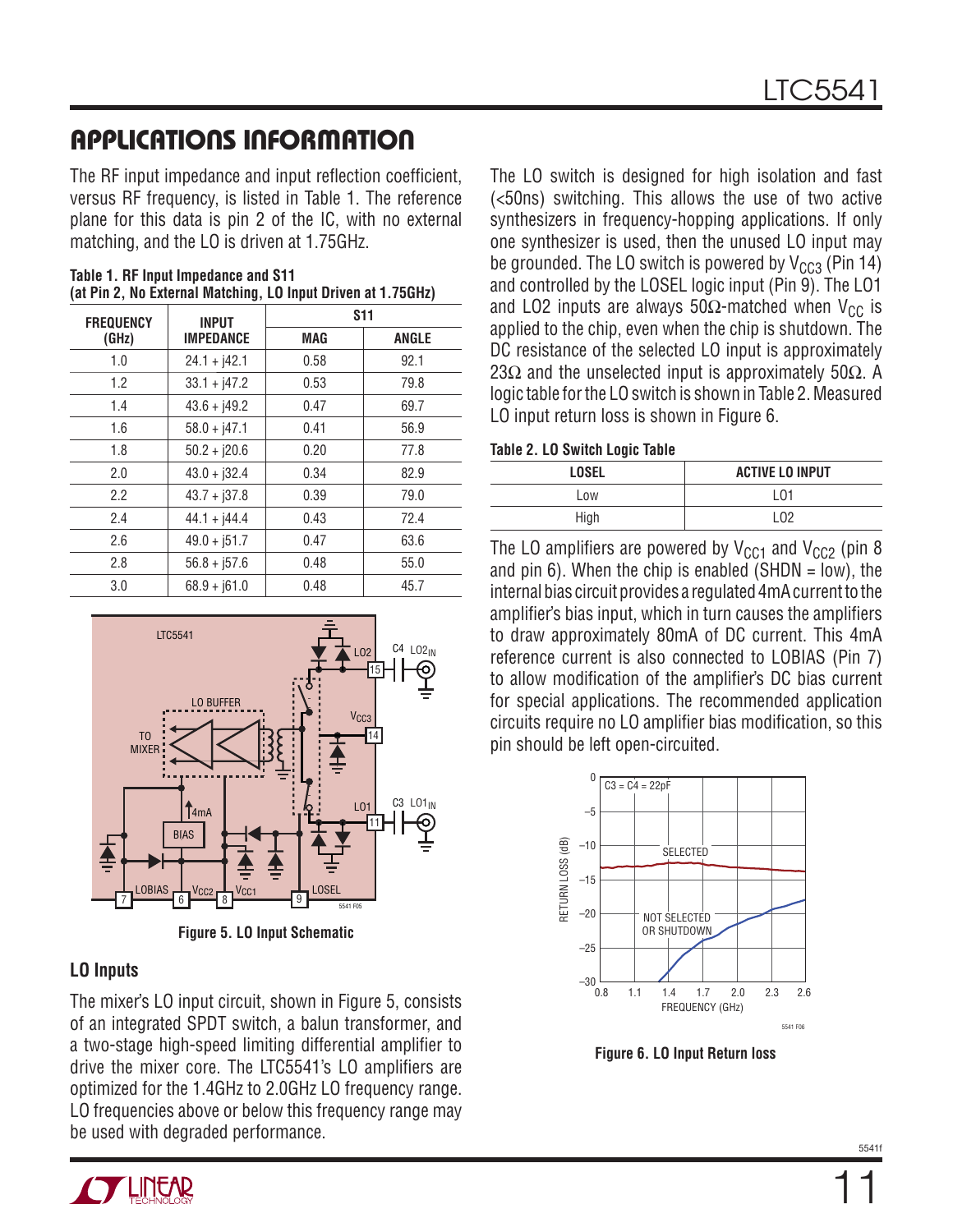The nominal LO input level is 0dBm although the limiting amplifiers will deliver excellent performance over a  $\pm 6$ dB input power range. LO input power greater than 6dBm may cause conduction of the internal ESD diodes. Series capacitors C3 and C4 optimize the input match and provide DC blocking.

The LO1 input impedance and input reflection coefficient, versus frequency, is shown in Table 3. The LO2 port is identical due to the symmetric device layout and packaging.

| 1999 - 1999 - 1999 - 1999 - 1999 - 1999 - 1999 - 1999 - 1999 - 1999 - 1999 - 1999 - 1999 - 1999 - 19 |                  |            |              |  |  |
|------------------------------------------------------------------------------------------------------|------------------|------------|--------------|--|--|
| <b>FREQUENCY</b>                                                                                     | <b>INPUT</b>     |            | <b>S11</b>   |  |  |
| (GHz)                                                                                                | <b>IMPEDANCE</b> | <b>MAG</b> | <b>ANGLE</b> |  |  |
| 1.0                                                                                                  | $55.1 - j21.8$   | 0.209      | $-65.2$      |  |  |
| 1.2                                                                                                  | $34.5 - j11.4$   | 0.225      | $-135.9$     |  |  |
| 1.4                                                                                                  | $29.5 - j1.2$    | 0.257      | $-176.1$     |  |  |
| 1.6                                                                                                  | $29.6 + j6.3$    | 0.267      | $+158.2$     |  |  |
| 1.8                                                                                                  | $31.6 + j10.9$   | 0.261      | $+141.5$     |  |  |
| 2.0                                                                                                  | $33.5 + j13.7$   | 0.255      | $+130.7$     |  |  |
| 2.2                                                                                                  | $35.2 + j16.1$   | 0.253      | $+121.6$     |  |  |
| 2.4                                                                                                  | $36.9 + j17.8$   | 0.251      | $+114.4$     |  |  |
| 2.6                                                                                                  | $38.0 + j18.9$   | 0.250      | $+110.0$     |  |  |
| 2.8                                                                                                  | $38.3 + j19.5$   | 0.254      | $+108.3$     |  |  |
| 3.0                                                                                                  | $37.3 + j20.4$   | 0.270      | $+108.5$     |  |  |

#### **Table 3. LO1 Input Impedance vs Frequency (at Pin 11, No External Matching, LOSEL = Low)**

### **IF Output**

The IF amplifier, shown in Figure 7, has differential opencollector outputs (IF<sup>+</sup> and IF<sup>-</sup>), a DC ground return pin (IFGND), and a pin for modifying the internal bias (IFBIAS). The IF outputs must be biased at the supply voltage ( $V_{CCE}$ ), which is applied through matching inductors L1 and L2. Alternatively, the IF outputs can be biased through the center tap of a transformer. Each IF output pin draws approximately 50mA of DC supply current (100mA total). IFGND (pin 16) must be grounded or the amplifier will not draw DC current. Grounding through inductor L3 may improve LO-IF and RF-IF leakage performance in some applications, but is otherwise not necessary. High DC resistance in L3 will reduce the IF amplifier supply current, which will degrade RF performance.

For optimum single-ended performance, the differential IF outputs must be combined through an external IF



**Figure 7. IF Amplifier Schematic with Bandpass Match** 

transformer or discrete IF balun circuit. The evaluation board (see Figures 1 and 2) uses a 4:1 ratio IF transformer for impedance transformation and differential to singleended transformation. It is also possible to eliminate the IF transformer and drive differential filters or amplifiers directly.

The IF output impedance can be modeled as  $300\Omega$  in parallel with 2.3pF at IF frequencies. An equivalent smallsignal model (including bondwire inductance) is shown in Figure 8. Frequency-dependent differential IF output impedance is listed in Table 4. This data is referenced to the package pins (with no external components) and includes the effects of IC and package parasitics.



**Figure 8. IF Output Small-Signal Model**

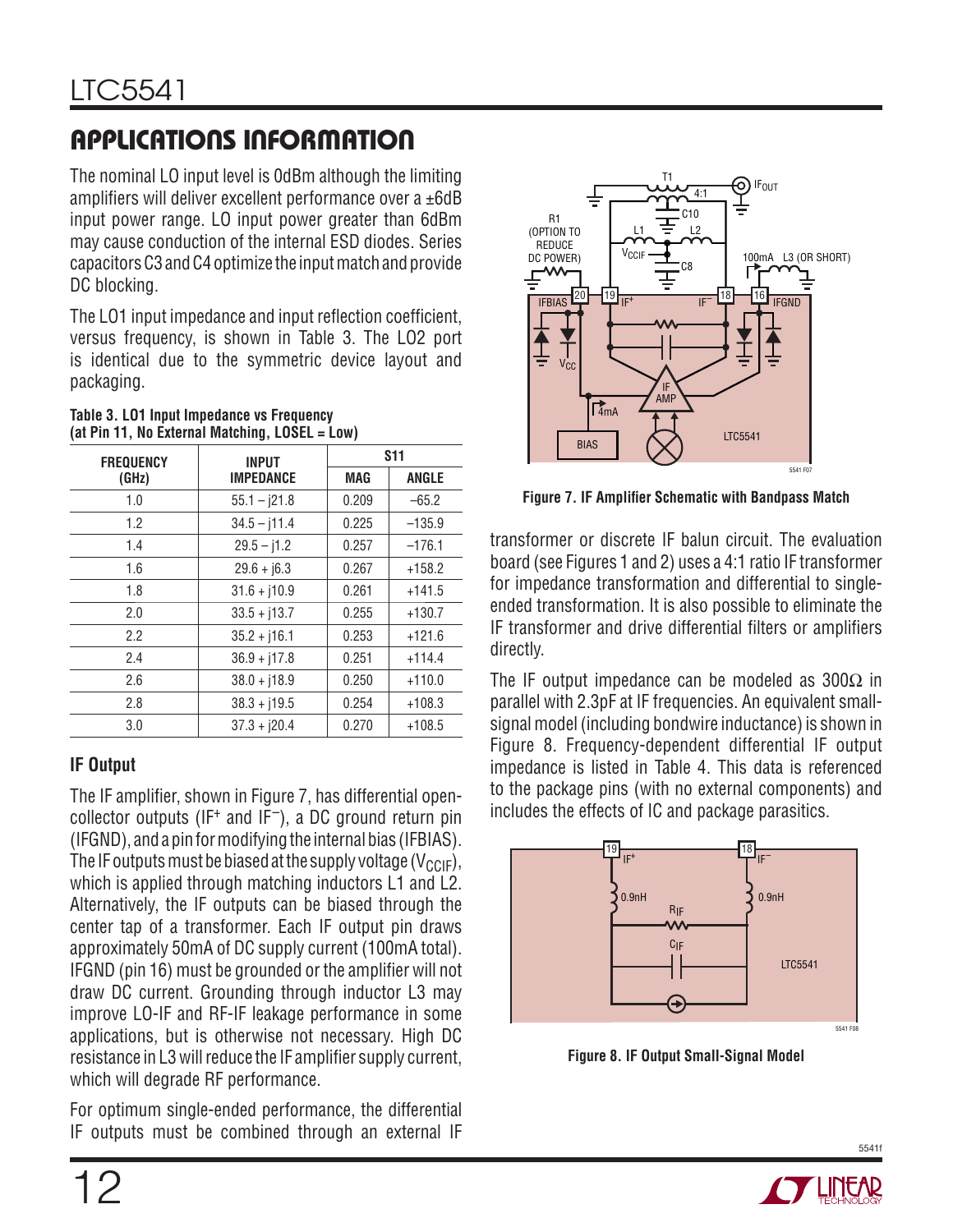### **Bandpass IF Matching**

The IF output can be matched for IF frequencies as low as 90MHz or as high as 500MHz using the bandpass IF matching shown in Figure 1 and Figure 7. L1 and L2 resonate with the internal IF output capacitance at the desired IF frequency. The value of L1, L2 is calculated as follows:

L1, L2 =  $1/[(2 \pi f_{IF})^2 \cdot 2 \cdot C_{IF}]$ 

where  $C_{IF}$  is the internal IF capacitance (listed in Table 4).

Values of L1 and L2 are tabulated in Figure 1 for various IF frequencies. For IF frequencies below 90MHz, the values of L1, L2 become unreasonably high and the lowpass topology shown in Figure 9 is preferred. Measured IF output return loss for bandpass IF matching is plotted in Figure 10.

|                        | Table 4. If Output Impoughed vs Fiequency                                    |  |  |
|------------------------|------------------------------------------------------------------------------|--|--|
| <b>FREQUENCY (MHz)</b> | <b>DIFFERENTIAL OUTPUT</b><br><b>IMPEDANCE</b> $(R_{IF}    X_{IF} (C_{IF}))$ |  |  |
| 90                     | 329    -j769 (2.3pF)                                                         |  |  |
| 140                    | $314$    $ 1494$ (2.3pF)                                                     |  |  |
| 190                    | $305$    $-j364$ (2.3pF)                                                     |  |  |
| 240                    | 310    -j288 (2.3pF)                                                         |  |  |
| 300                    | 303    $-j226$ (2.35pF)                                                      |  |  |
| 380                    | $289$    $-j175$ (2.4pF)                                                     |  |  |
| 500                    | $273$    $-$  118 (2.7pF)                                                    |  |  |
|                        |                                                                              |  |  |

**Table 4. IF Output Impedance vs Frequency**

### **Lowpass IF Matching**

An alternative IF matching network shown in Figure 9 uses a lowpass topology, which provides excellent RF to IF and LO to IF isolation.  $V_{CCIF}$  is supplied through the center tap of the 4:1 transformer. Similar to the bandpass topology, L1 and L2 cancel out the reactive part of the internal capacitance and the impedance transformation is realized by the 4:1 transformer. This topology is preferred for low IF frequencies since L1 and L2 may be replaced with shorts. The LTC5541 demo board (see Figure 2) has been laid out to accommodate this matching topology with very few modifications.



**Figure 9. IF Output with Lowpass Matching**



**Figure 10. IF Output Return Loss**

### **IF Amplifier Bias**

The IF amplifier delivers excellent performance with  $V_{\text{CClF}}$  = 3.3V, which allows the V<sub>CC</sub> and V<sub>CCIF</sub> supplies to be common. With  $V_{CCIF}$  increased to 5V, the RF input P1dB increases by approximately 3dB, at the expense of higher power consumption. Mixer performance at 1950MHz is shown in Table 5 with  $V_{CCIF} = 3.3V$  and 5V. For the highest conversion gain, high-Q wire-wound chip inductors are recommended for L1 and L2, especially when using  $V_{CCIF}$  = 3.3V. Low-cost multilayer chip inductors may be substituted, with a slight reduction in conversion gain.

Table 5. Performance Comparison with  $V_{CCIF} = 3.3V$  and 5V **(RF = 1950MHz, Low-Side LO, IF = 190MHz)**

| V <sub>CCIF</sub> | <b>ICCIF</b><br>(mA) | Gc<br>(dB) | P <sub>1</sub> d <sub>B</sub><br>(dBm) | IIP <sub>3</sub><br>(dBm) | ΝF<br>(dB) |
|-------------------|----------------------|------------|----------------------------------------|---------------------------|------------|
| 3.3V              | 100                  | 7.8        | 11.3                                   | 26.4                      | 9.6        |
| 5V                | 102                  |            | 14.6                                   | 27.3                      | 9.7        |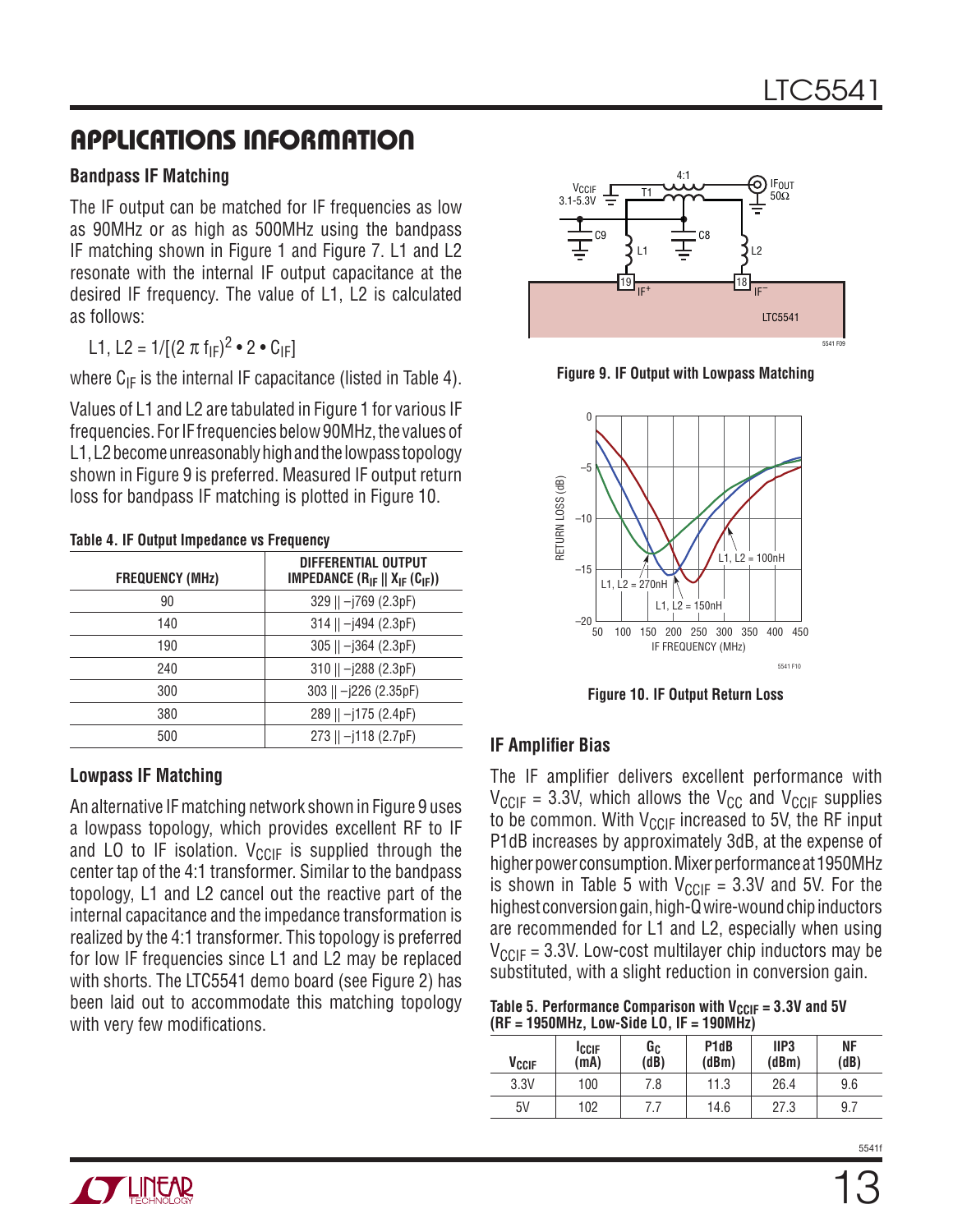The IFBIAS pin (pin 20) is available for reducing the DC current consumption of the IF amplifier, at the expense of IIP3. This pin should be left open-circuited for optimum performance. The internal bias circuit produces a 4mA reference for the IF amplifier, which causes the amplifier to draw approximately 100mA. If resistor R1 is connected to pin 20 as shown in Figure 7, a portion of the reference current can be shunted to ground, resulting in reduced IF amplifier current. For example,  $R1 = 1k\Omega$  will shunt away 1.5mA from pin 20 and the IF amplifier current will be reduced by 38% to approximately 62mA. The nominal, open-circuit DC voltage at pin 20 is 2.1V. Table 6 lists RF performance at 1950MHz versus IF amplifier current.

**Table 6. Mixer Performance with Reduced IF Amplifier Current (RF = 1950MHz, Low-Side LO, IF = 190MHz) VCCIF =3.3V**

| R <sub>1</sub><br>$(k\Omega)$ | <b>ICCIF</b><br>(mA) | Gc<br>(dB) | IIP <sub>3</sub><br>(dBm) | P <sub>1</sub> d <sub>B</sub><br>(dBm) | ΝF<br>(dB) |  |
|-------------------------------|----------------------|------------|---------------------------|----------------------------------------|------------|--|
| <b>OPEN</b>                   | 100                  | 7.8        | 26.4                      | 11.4                                   | 9.6        |  |
| 4.7                           | 90                   | 7.5        | 26.0                      | 11.6                                   | 9.6        |  |
| 2.2                           | 81                   | 7.4        | 25.3                      | 11.7                                   | 9.5        |  |
| 1                             | 62                   | 6.9        | 23.4                      | 11.7                                   | 9.7        |  |
| $V_{CCIF} = 5V$               |                      |            |                           |                                        |            |  |
| R <sub>1</sub><br>$(k\Omega)$ | <b>ICCIF</b><br>(mA) | Gc<br>(dB) | IIP <sub>3</sub><br>(dBm) | P <sub>1</sub> d <sub>B</sub><br>(dBm) | ΝF<br>(dB) |  |
| <b>OPEN</b>                   | 102                  | 7.7        | 27.3                      | 14.6                                   | 9.7        |  |
| 4.7                           | 92                   | 7.5        | 27.2                      | 14.7                                   | 9.6        |  |
| 2.2                           | 83                   | 7.2        | 26.5                      | 14.8                                   | 9.6        |  |
| 1                             | 65                   | 6.7        | 24.7                      | 14.0                                   | 9.7        |  |

### **Shutdown Interface**

Figure 11 shows a simplified schematic of the SHDN pin interface. To disable the chip, the SHDN voltage must be higher than 3.0V. If the shutdown function is not required, the SHDN pin should be connected directly to GND. The voltage at the SHDN pin should never exceed the power supply voltage ( $V_{CC}$ ) by more than 0.3V. If this should occur, the supply current could be sourced through the ESD diode, potentially damaging the IC.

The SHDN pin must be pulled high or low. If left floating, then the on/off state of the IC will be indeterminate. If a three-state condition can exist at the SHDN pin, then a pull-up or pull-down resistor must be used.



**Figure 11. Shutdown Input Circuit**

### **Supply Voltage Ramping**

Fast ramping of the supply voltage can cause a current glitch in the internal ESD protection circuits. Depending on the supply inductance, this could result in a supply voltage transient that exceeds the maximum rating. A supply voltage ramp time of greater than 1ms is recommended.

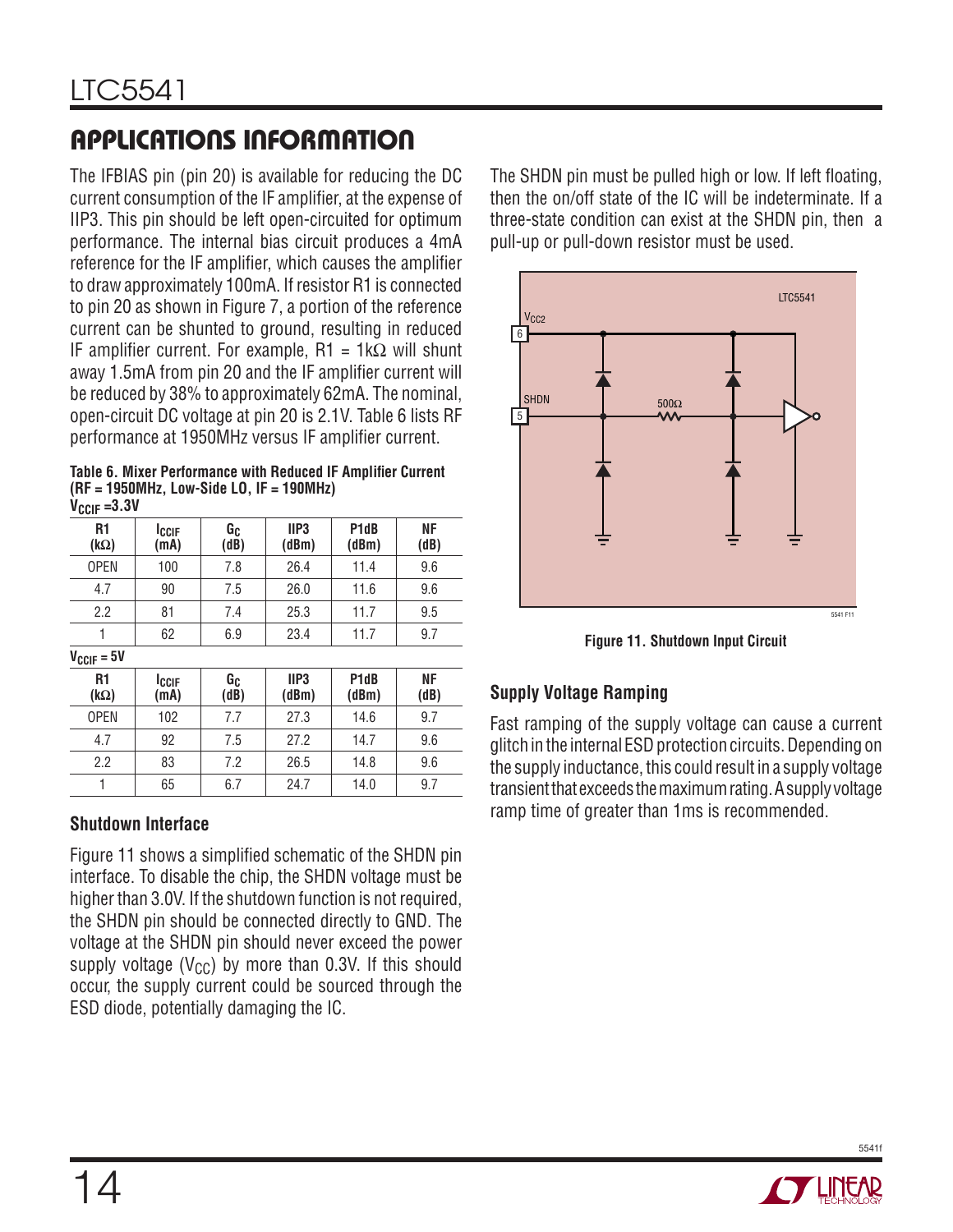### **PACKAGE DESCRIPTION**



**UH Package 20-Lead Plastic QFN (5mm** × **5mm)**

4. DIMENSIONS OF EXPOSED PAD ON BOTTOM OF PACKAGE DO NOT INCLUDE

MOLD FLASH. MOLD FLASH, IF PRESENT, SHALL NOT EXCEED 0.20mm ON ANY SIDE

5. EXPOSED PAD SHALL BE SOLDER PLATED

6. SHADED AREA IS ONLY A REFERENCE FOR PIN 1 LOCATION

ON THE TOP AND BOTTOM OF PACKAGE

Information furnished by Linear Technology Corporation is believed to be accurate and reliable. However, no responsibility is assumed for its use. Linear Technology Corporation makes no representation that the interconnection of its circuits as described herein will not infringe on existing patent rights.